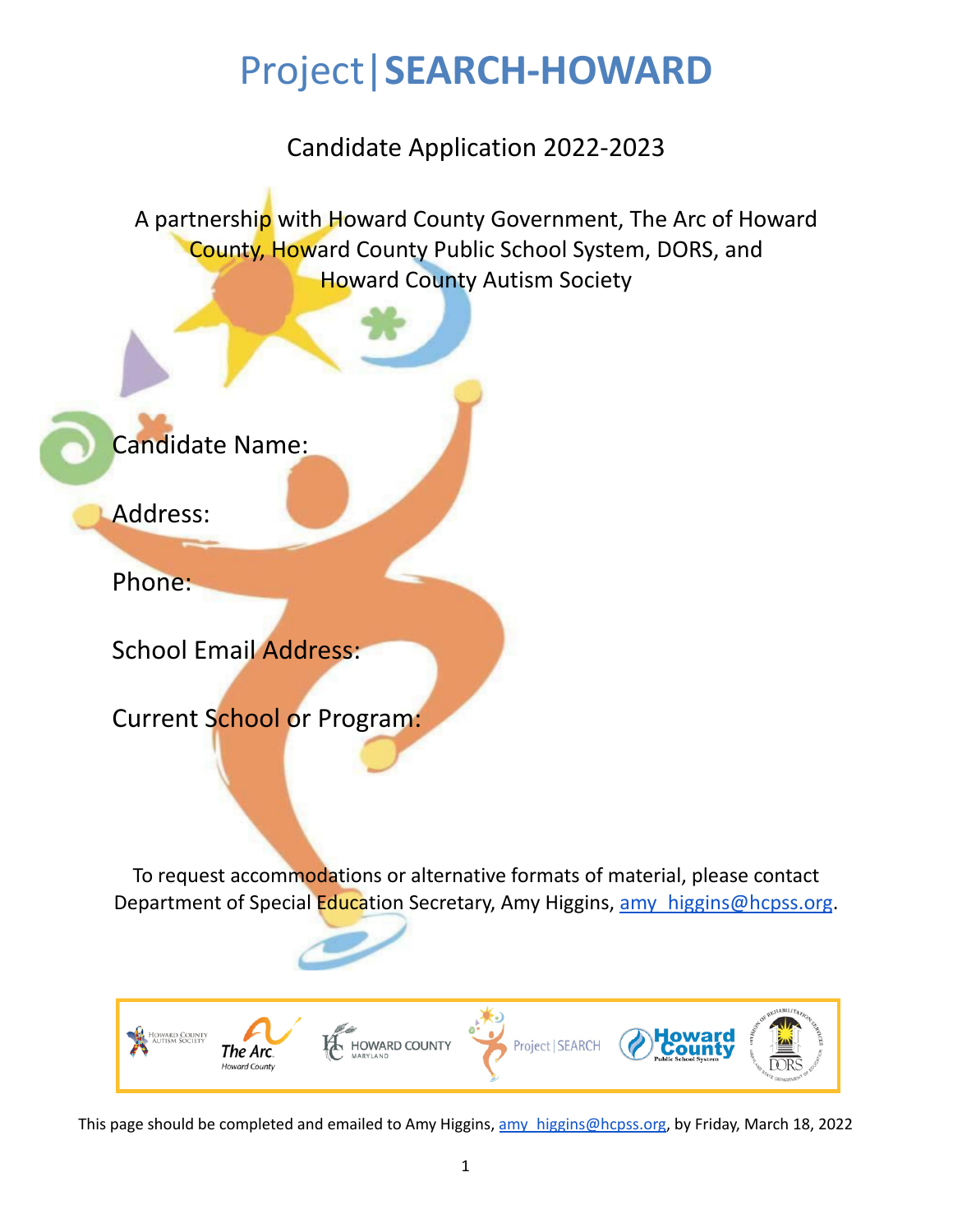# **Project SEARCH-HOWARD Process Overview**



The purpose of this application packet is to gather information on the skills of Project SEARCH student candidates. The application enables the Selection Committee\* to properly assess each student candidate's interests, skills, abilities and past experiences. A parent, student, counselor, teacher, or employer may also be contacted by the Selection Committee to gather additional information. The goal is to select students who will be successful in the Project SEARCH program and reach the outcome of competitive employment upon completion of the program.

The Selection Process includes the following procedural steps:

- 1. The completed application must be received by Missie Baxter no later than **Friday, March 18, 2022**. Please email to Department of Special Education Secretary, Amy Higgins (amy higgins@hcpss.org).
- 2. Prospective students must attend ONE of the **virtual interview days** to be held in April 2022. *This day counts as a college visit for school purposes*. You can request a form for an excused absence.
- 3. The Selection Committee will review the applications, and all students will receive notice of their status via email within two weeks of the interview date**.**
- 4. If accepted, each student must pass a criminal background check and drug screen.
- 5. **Please contact the Division of Rehabilitation Services (DORS) to confirm Vocational Rehabilitation (VR) eligibility before applying to Project SEARCH.** Columbia DORS Office Supervisor: Kimberley Daniels,
- [kimberlyj.daniels@maryland.gov](mailto:kimberlyj.daniels@maryland.gov) 6. For application questions, please contact Missie Baxter, High School Instructional
- Facilitator, [missie\\_baxter@hcpss.org](mailto:missie_baxter@hcpss.org), or Dawson Robertson, Transition Coordinator, dawson robertson@hcpss.org.

\* The Selection Committee can consist of the Host Site Liaison from Howard County Government, Project SEARCH Howard County Public School System (HCPSS) Liaison, representatives from Division of Rehabilitation Services (DORS), The Arc of Howard County and/or other agency/school system representatives.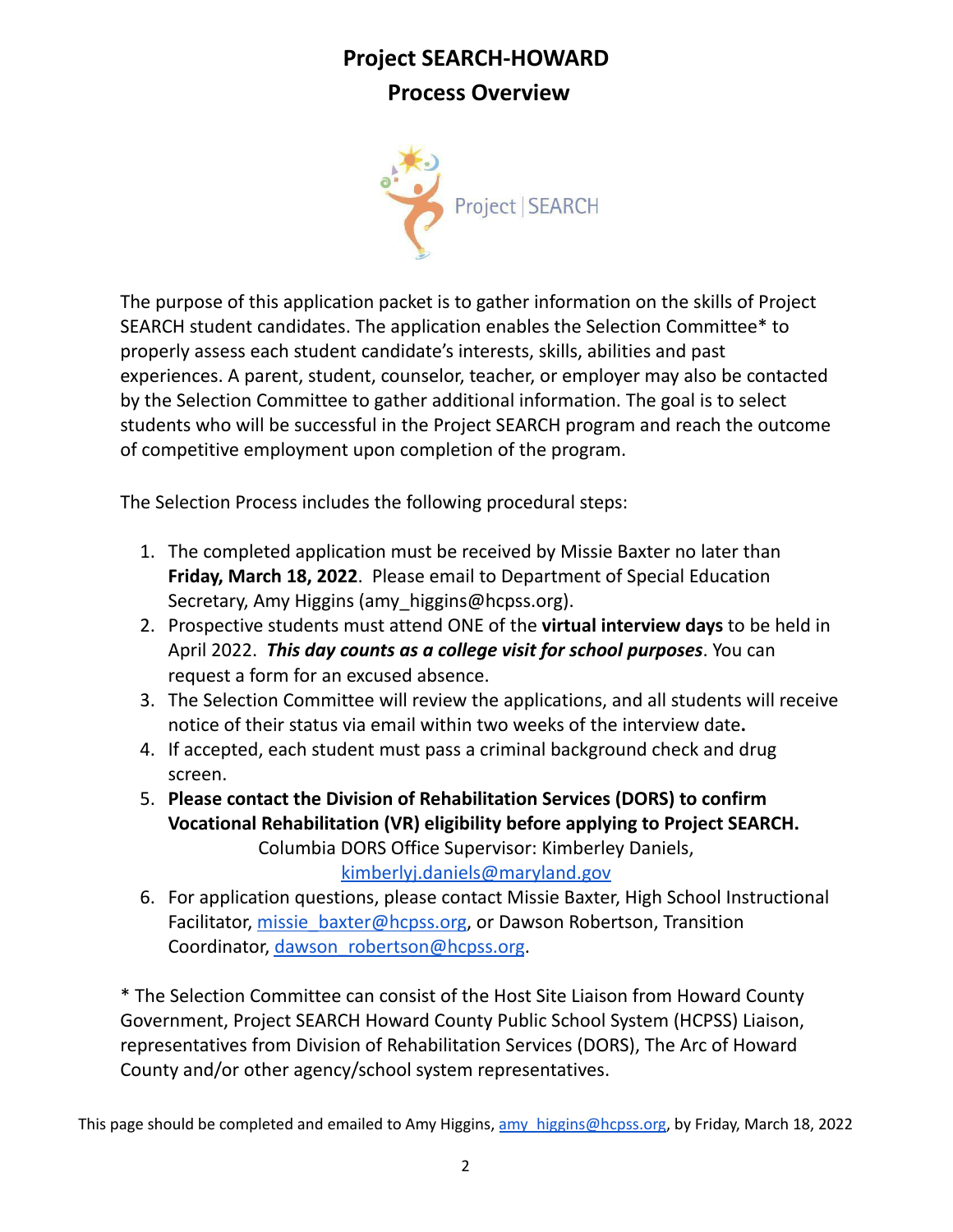# **Project SEARCH-HOWARD Entrance Characteristics**



To be accepted into Project SEARCH, students must

- Be at least 18 years of age and entering their last year in the Howard County Public School System (either after 12<sup>th</sup> grade or at age 21).
- Meet eligibility requirements for Vocational Rehabilitation (VR) services from DORS.
- Meet eligibility requirements for the Developmental Disabilities Administration (DDA).
- Demonstrate the ability to perform job tasks for several hours without direct supervision.
- Maintain appropriate behavior and social skills in the workplace or school setting.
- Take direction from supervisors and job coaches.
- Be able to communicate effectively.
- Demonstrate good attendance.
- Be able to pass a criminal background check and have up-to-date immunizations. COVID-19 vaccinations are required for most internship sites.
- **Have the desire and plan to work competitively in the community at the conclusion of the Project SEARCH program.**

# **Project SEARCH-HOWARD Timeline**

**March 18, 2022:** Project SEARCH applications due to:

Amy Higgins, amy higgins@hcpss.org

- **April 2022:** Virtual Student Interview
- **April 2022:** Acceptance notices emailed to families (IEP meetings to follow)
- **August 2022:** Project SEARCH Welcome Event for interns and parents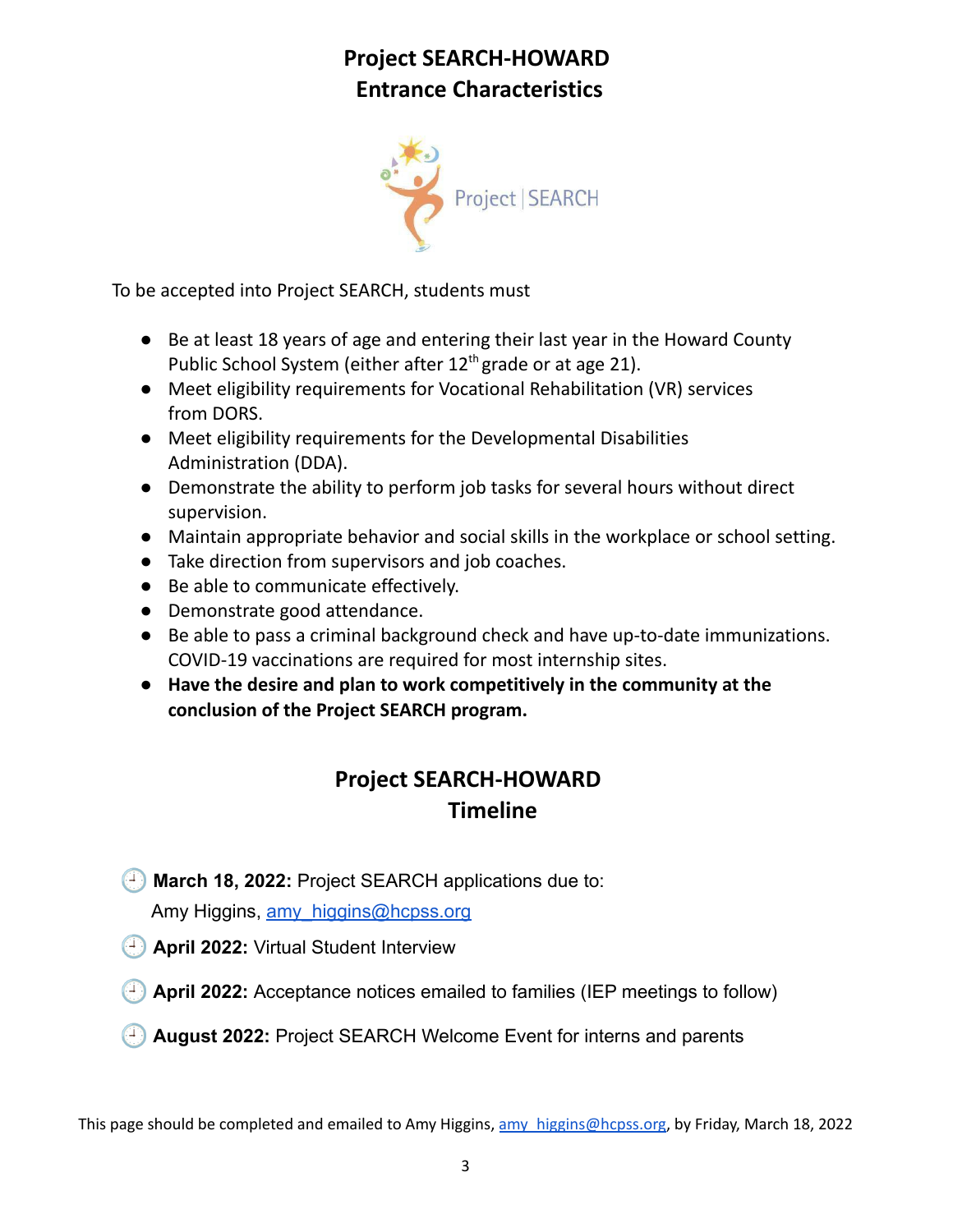# **Project SEARCH-HOWARD Application**



### **A. APPLICANT PERSONAL INFORMATION:**

| Name:                     |
|---------------------------|
| Address:                  |
| <b>Email Address:</b>     |
| <b>Cell Phone Number:</b> |
| Date of Birth:            |

#### **PARENT/GUARDIAN PERSONAL INFORMATION:**

| Name:                     |
|---------------------------|
| Address:                  |
| Email Address:            |
| <b>Cell Phone Number:</b> |
| Work Phone Number:        |

#### **B. STUDENT/PARENT INFORMATION:**

- 1. Acceptance into the Project SEARCH Program is dependent upon successful completion of the application, successful interview, and acceptance by the Project SEARCH Selection Committee.
- 2. Release: The student records of the applicant will be reviewed by the Project SEARCH program staff and Selection Committee Team Members.
- 3. Equal Opportunity: Career placement will be made without regard to race, color, national origin, sex, age, religion or presence of a disability.

Student Signature:

Parent/Guardian Signature: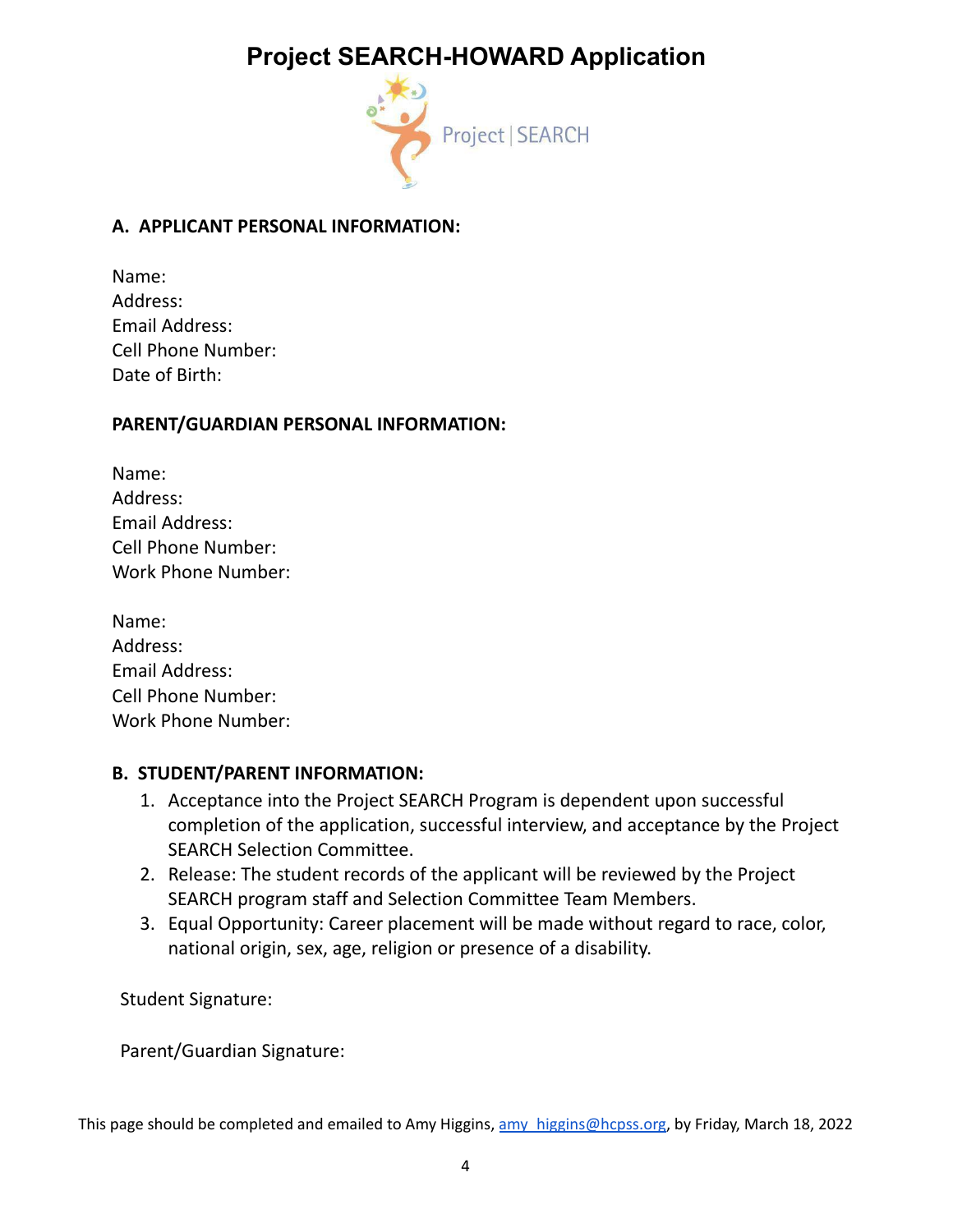#### **C. EMPLOYMENT BACKGROUND:**

- 1. Do you plan to work during the school year, in addition to being in the Project SEARCH program? If yes, where? How many days/hours?
- 2. Have you completed the Summer Youth Employment program or a work-based learning experience sponsored by DORS? If yes, please provide details:
- 3. List jobs you currently have or have had in the past, in school or in the community. Please list most recent job first:

| <b>Start and End Date</b> |  |
|---------------------------|--|
| <b>Position Held</b>      |  |
| Employer                  |  |
| Supervisor                |  |
| <b>Contact Number</b>     |  |
| Paid Employment?          |  |
| Job Tasks                 |  |

| <b>Start and End Date</b> |  |
|---------------------------|--|
| <b>Position Held</b>      |  |
| Employer                  |  |
| Supervisor                |  |
| <b>Contact Number</b>     |  |
| Paid Employment?          |  |
| Job Tasks                 |  |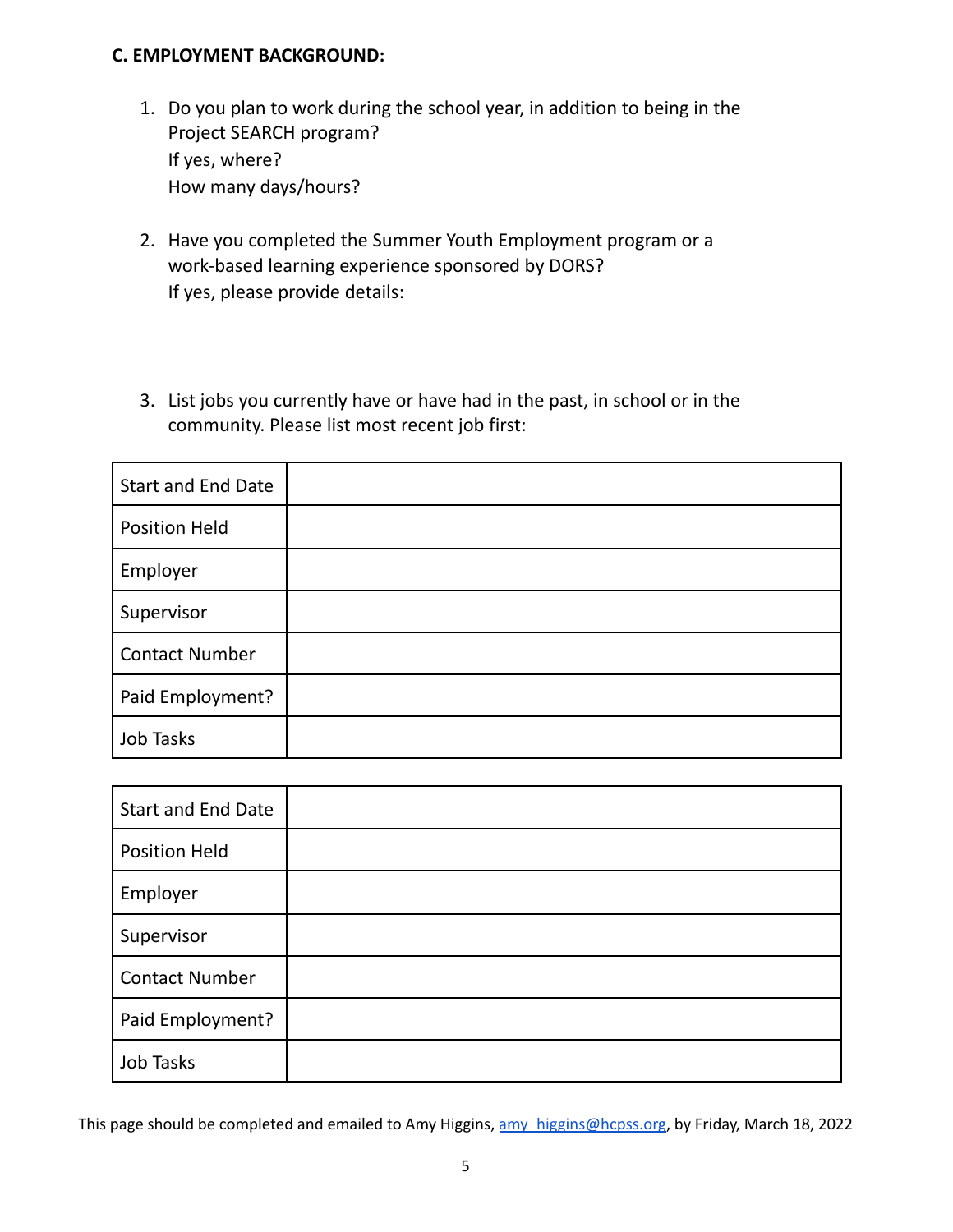| Start and End Date    |  |
|-----------------------|--|
| <b>Position Held</b>  |  |
| Employer              |  |
| Supervisor            |  |
| <b>Contact Number</b> |  |
| Paid Employment?      |  |
| Job Tasks             |  |

- 4. Have you ever been fired, let go, or asked to leave a job? If yes, please explain:
- 5. When hired for paid employment, do you want to work full time or part time?

### **D. Level of Independence (to be completed by parent or guardian)**

- 1. Is the applicant independent in personal self-care skills? Type of assistance needed:
- 2. Is the applicant responsible for completing chores at home? Please describe:
- 3. Can the applicant independently use public transportation?
- 4. Is the applicant capable of remaining at home unsupervised? If yes, how long? If no, please explain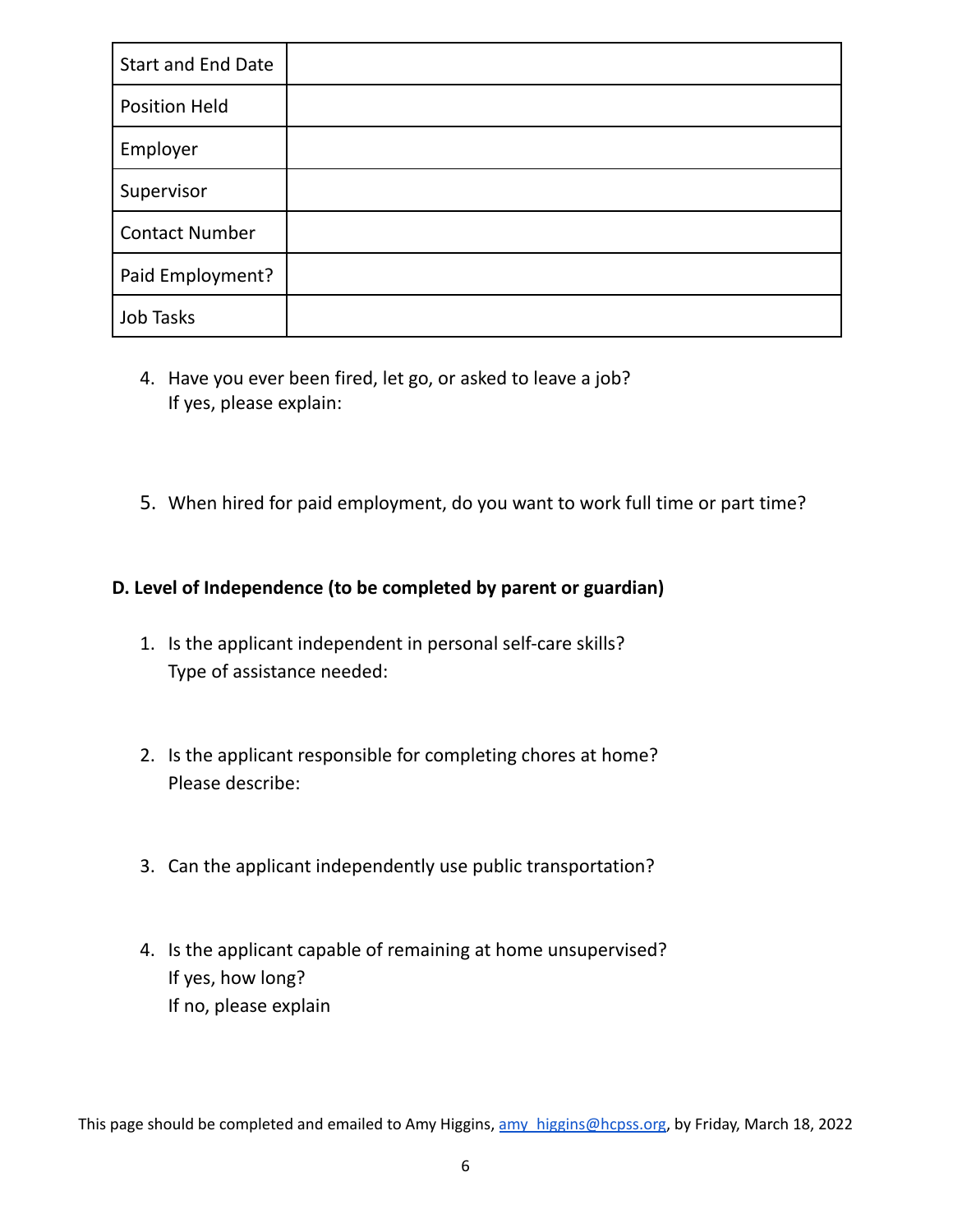5. Please provide a brief description of the applicant's daily routine.

### **E. SERVICE AGENCIES:**

- 1. Do you have a Division of Rehabilitation Services (DORS) Counselor? Name: Phone Number:
- 2. Do you have a Coordinator of Community Services from the Developmental Disabilities Administration (DDA)?

If yes, please indicate your provider

- $\square$  Service Coordination, Inc.
- $\Box$  MMARS RC, INC.
- $\Box$  OPTIMAL HEALTH CARE INC
- $\Box$  Total Care Centers for Support Services
- $\Box$  The Coordinating Center
- $\Box$  Other (please indicate agency name)

### **F. APPLICANT RESPONSE QUESTION:**

**Why do you want to be a part of Project SEARCH?** *Complete in your own words or have someone write your thoughts for you, using your own words. Instead of a written response, feel free to submit using another media (video, PowerPoint, etc.)* **Please send any multi-media to [amy\\_higgins@hcpss.org.](mailto:amy_higgins@hcpss.org)**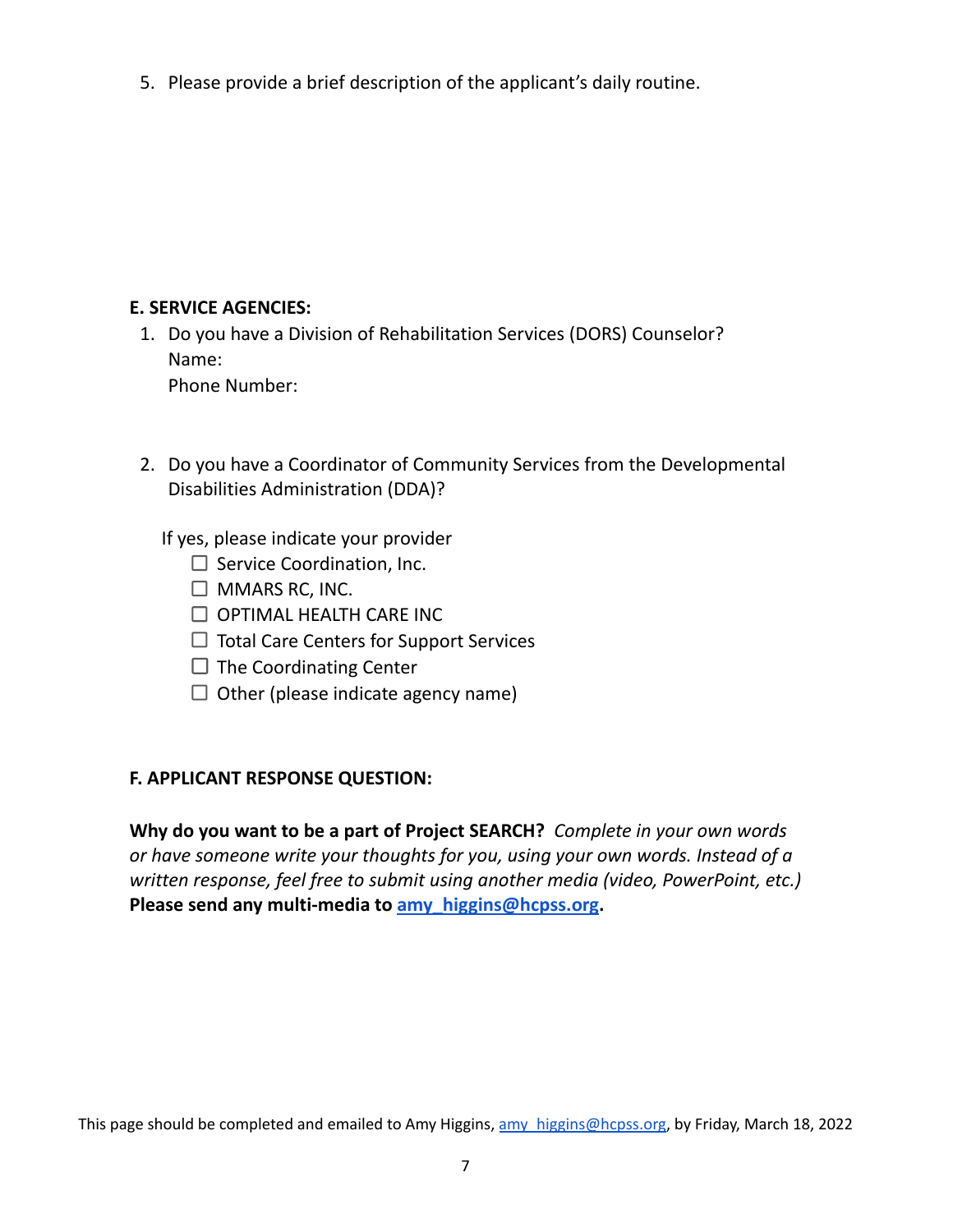#### **G. REFERENCES:**

### **List 3 References (including school, work, and personal (non-family) \*Each reference should complete the appropriate attached reference sheet**

|    | Name | Relationship to<br>Applicant | Phone<br>Number | Email |
|----|------|------------------------------|-----------------|-------|
| 1. |      |                              |                 |       |
| 2. |      |                              |                 |       |
| 3. |      |                              |                 |       |

#### **H. INTERVIEW DATE: April 2022**

**\* You will be contacted in March 2022 to schedule an interview date and time.**

#### **I. PREPARER:**

**If this application has been completed by someone other than the student, please provide the following information and sign:**

| Name:                |
|----------------------|
| Title:               |
| <b>Phone Number:</b> |
| Date:                |
| Signature:           |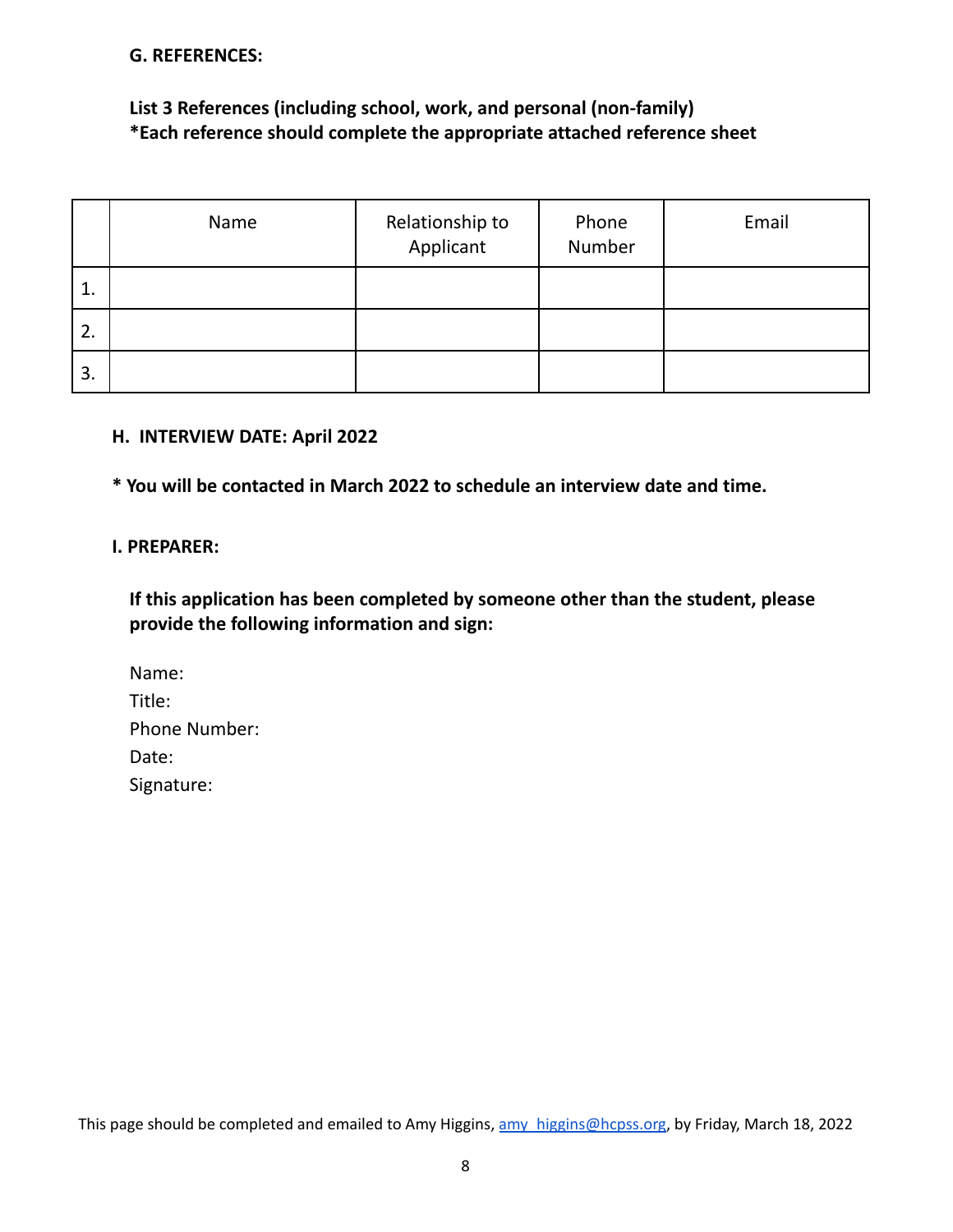### **Project SEARCH-HOWARD**

# **School Reference Sheet (To be completed by Case Manager or Transition Teacher)**



REFERRAL SOURCE INFORMATION:

Applicant Name: School/Program:

- 1. What is your relationship to the applicant?
- 2. Please comment on the student's attendance record:

Days Absent: Current year: Previous year:

Days Tardy: Current year: Previous year:

- 3. Comments about school or work performance:
- 4. Would you recommend this student for Project SEARCH?

Signature:

Title:

Phone Number:

Date: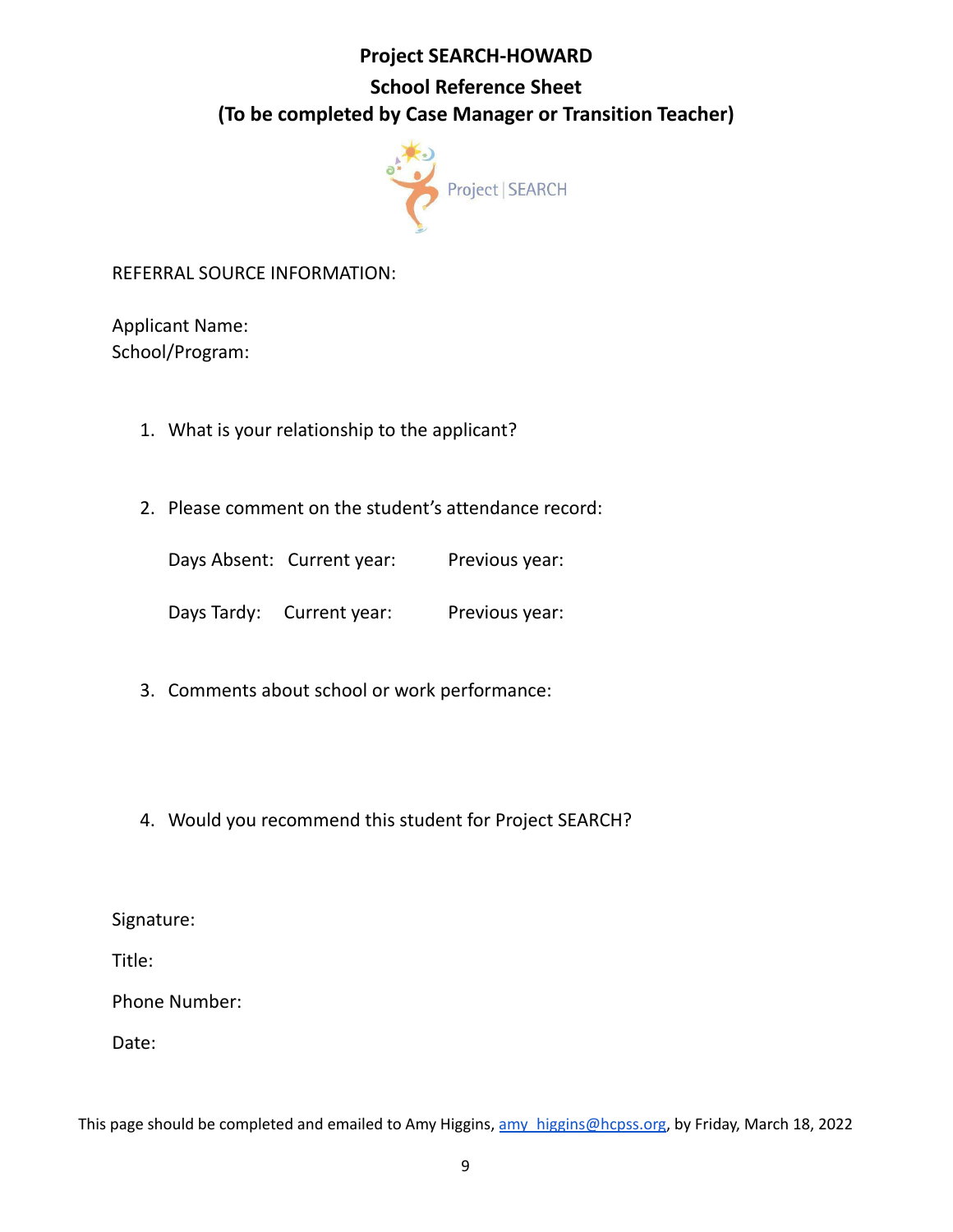### **Project SEARCH-HOWARD**

# **Work Reference Sheet (To be completed by Work Supervisor or Work Study Supervisor)**



### REFERRAL SOURCE INFORMATION:

Applicant Name: School/Program:

- 1. What is your relationship to the applicant?
- 2. Please comment on the student's attendance record:

Days Absent: Current year: Previous year:

Days Tardy: Current year: Previous year:

- 3. Comments regarding work performance:
- 4. Additional comments:

Signature:

Title:

Phone Number:

Date: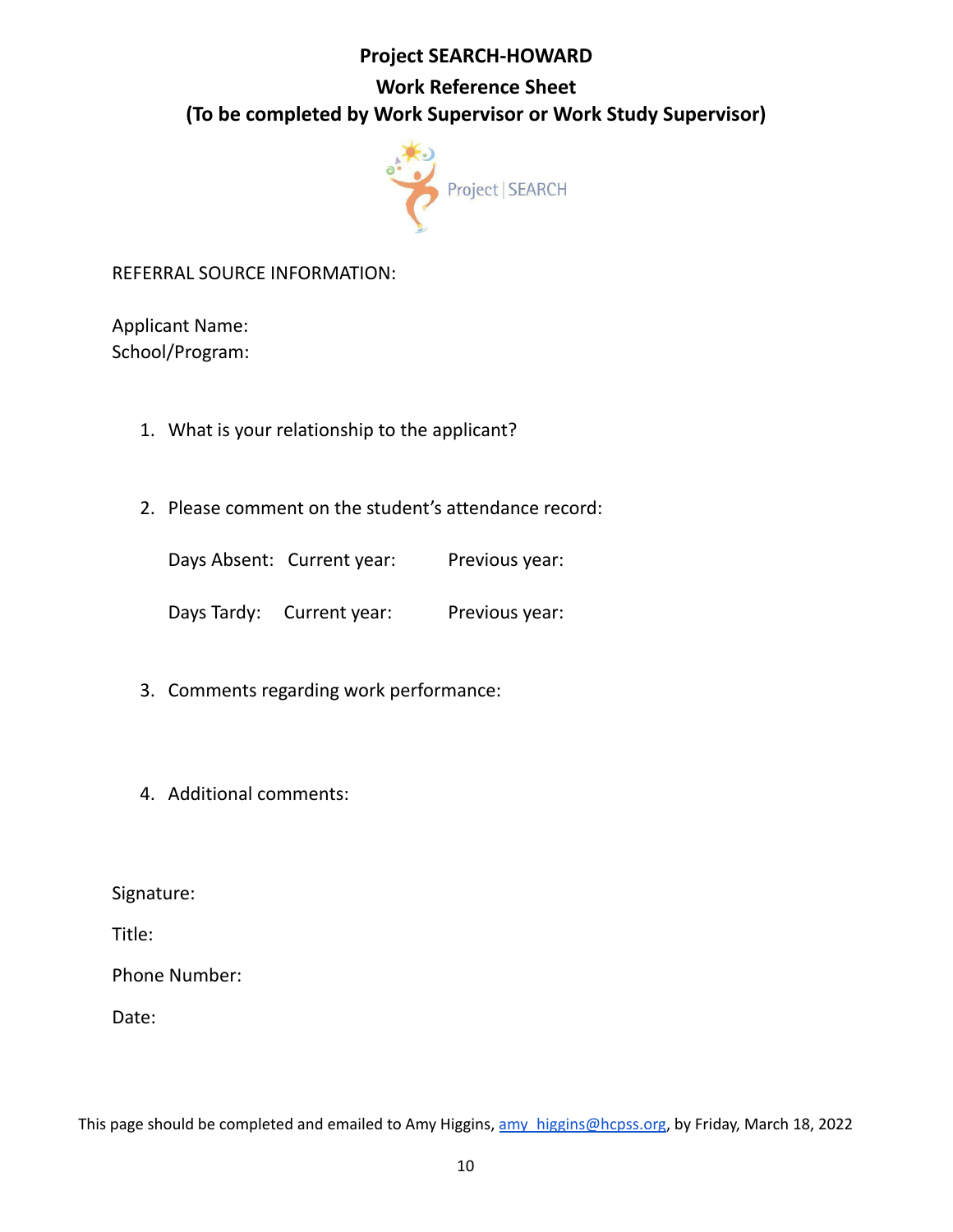# **Project SEARCH-HOWARD Personal (Non-family) Reference Sheet**



### REFERRAL SOURCE INFORMATION:

Applicant Name:

- 1. What is your relationship to the applicant?
- 2. How long have you known the applicant?
- 3. Describe the strengths of this applicant:
- 4. Additional comments:

Signature:

Phone Number:

Date: